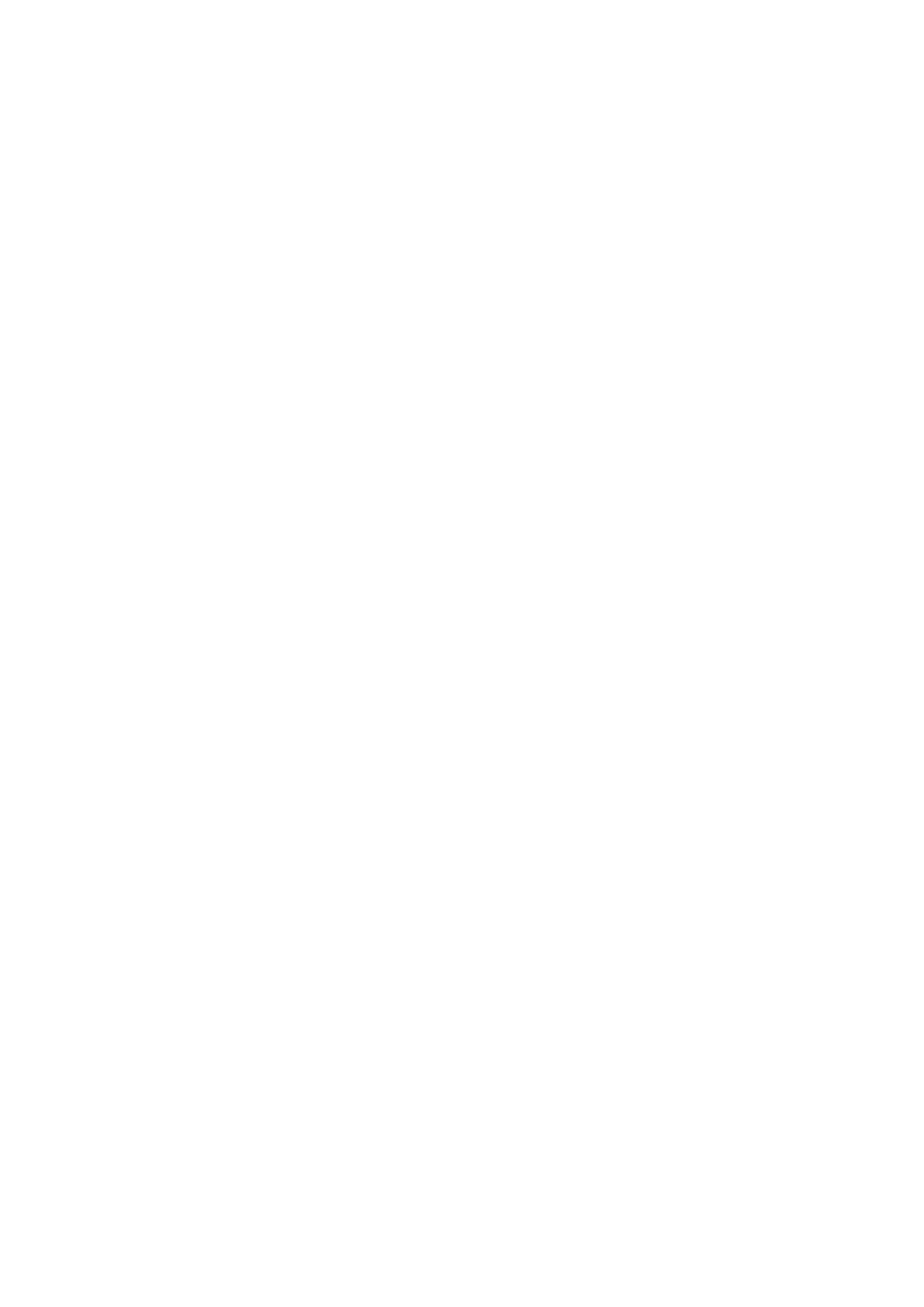The interdisciplinary **Sensatec** team is comprised of process technicians, engineers, biotechnologists, hydrogeologists, soil scientists and geologists as well as electrical and environmental protection engineers, among others. Our outstanding performance in both implementing technical environmental remediation measures and successfully managing contaminated sites results from interlinking both technical and scientific know-how with interdisciplinary thinking. Currently, we are working on app. 150 remediation projects, several research projects and numerous feasibility studies.

Together with our partners from distinguished/research institutes, we are working on creating innovative and powerful new environmental/remediation technologies.

**Sensatec Ltd.** provides sophisticated technologies for contaminated site analysis and remediation. Furthermore, it offers intelligent sensor-based environmental monitoring systems. With more than 300 successful reference projects, Sensatec belongs to Germany's market leaders in in-situ groundwater remediation services.

## **RESPECT TRUSTOOPERATION**



We are highly dedicated to providing products and services of very good quality. This includes being highly committed and providing reliable service as well as closely collaborating with our clients and customers. It is our corporate management's and all of our staff's obligation to understand and satisfy our customers' needs.

Our collaboration with our clients is based on mutual respect, trust, close cooperation and open discourse. We commonly strive to create healthy and safe working conditions and successful project outcomes.

- Percussion drilling, hollow stem auger drilling, direct-push-sampling, sonic drill
- Groundwater sampling
- Soil vapor sampling
- Monitoring gauge
- Injection gauge
- Infiltration gauge
- Gas lance
- Multilevel systems
- Multifunctional gauge

Continuous service and procedure improvement and development ensures that our products and services remain highly competitive on the global mar-

ket. Our working procedures are constantly analyzed and optimized, minimizing process malfunction and avoiding hazardous working situations and injuries.

*2 3*

## Remediation Technologies

- Reactant infiltration and -injection
- Pump-and-treat, reactant circulation
- AirSparging, methane-biostimulation
- BIOXWAND-technology, direct gas injection
- Carrier-gas-based reactant injection
- Mesothermal and high-temperature treatment
- Surfactant mobilization
- Aerobic and anaerobic biostimulation methods
- ISCO / ISCR
- Immobilization techniques for heavy metals

- Bio degradation analysis
- Process identification and -quantification
- Reactant selection
- Migration analysis
- Bioaugmentation
- MNA-analysis

## Environmental Biotechnology: Reactants, Microbial Compounds

- Permanganate, persulfate, peroxide
- Molasses, lactate, glycerol, emulsified vegetable oil
- Dehalococcoides spec.
- Contaminant degrading cultures





## Sensor Technology

- Aquifer-integrated (AISK), measuring-point-integrated (MISK)
- Remote access
- Redox potential, conductivity, temperature, dissolved O2, pH
- Ion selective electrode
- Pressure, hydraulic gradient
- Gas saturation sensor technology

## DRILLING TECHNOLOGY

# **PERFORMANCE KNOWHOW EXPERIENCE**

## LABORATORY ANALYSIS / PROCESS ANALYSIS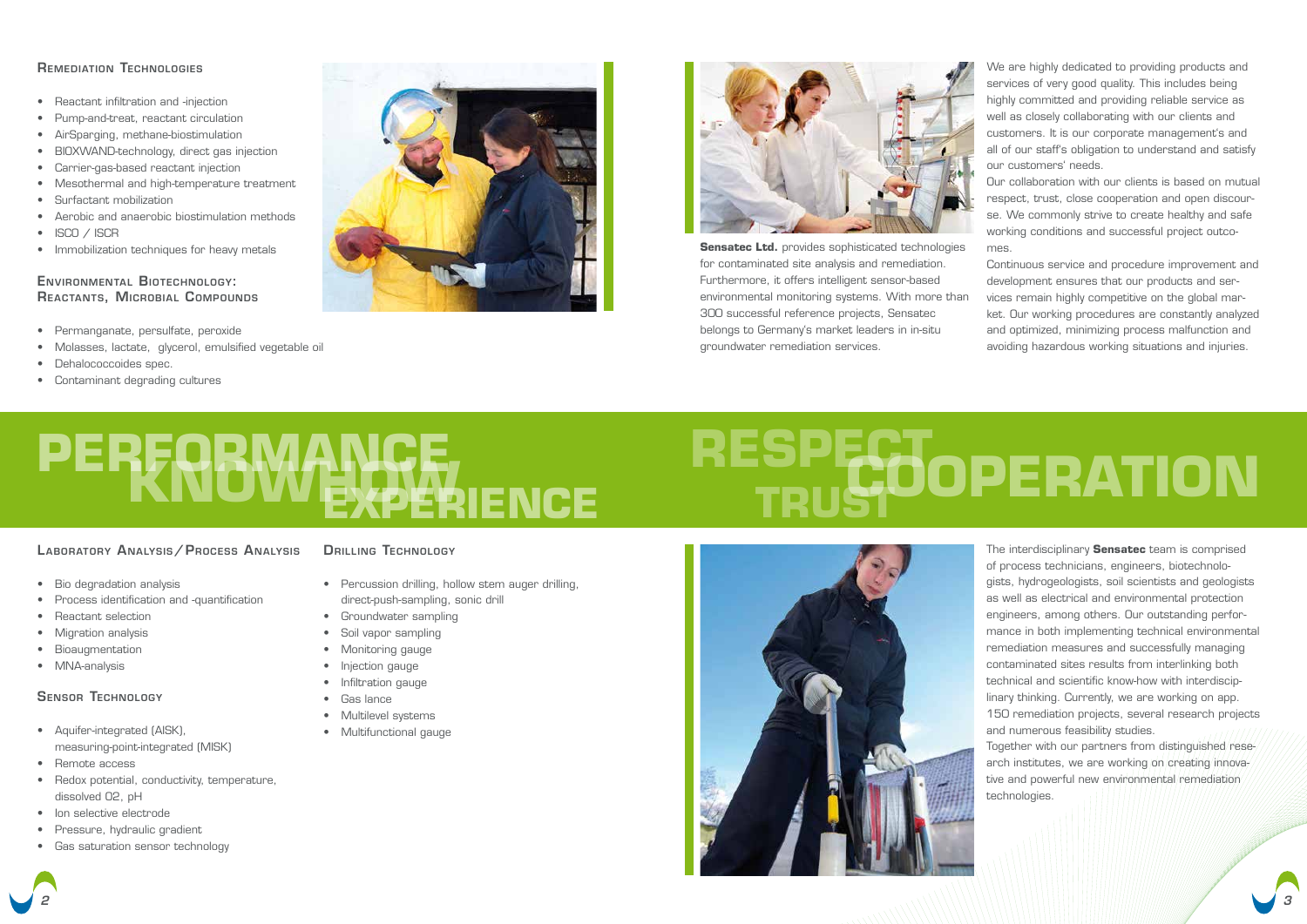

## **In-Situ REMEDIATION DRINKING WATER BioxWand O2 INVISIBLE TECHNOLOGY**



The only economical remediation technique for large-scale subsurface soil and groundwater contamination is making use of natural self purification capacities.

**Sensatec** possesses the necessary comprehensive expertise for analyzing, optimizing and making technical use of natural pollutant degrading microorganisms.

Successfully utilizing methods to trigger natural self-purification mechanisms can only be achieved in an interdisciplinary team of biotechnologists, geologists, hydrogeologists, process technicians and geochemists.

Exactly this is Sensatec's strength.

In-situ methods can only fully develop their high potential, if the contamination site is properly managed and specific site characteristics are taken into account. These are evaluated using

- Biotechnical monitoring (bioactivity, bacterial counts, biomass analysis, biomolecular evidence, biotoxicity screenings, among others)
- Automated, sensor-based in-situ monitoring (e.g. spatially monitoring reagent fronts in aquifers, the intensity of biological uptake processes, reaction speeds)
- Geohydraulic and geochemical analyses (e.g. detection and temporal analyses of aquifer gas storage, geohydraulic process analysis, considering concomitant geochemical processes)



Gas storage technology BIOXWAND, Pat. DE102004001802 – Clean gases or gas mixtures are stored in the pore space of the soil matrix, forming permeable gaseous reactor curtains.







Upon contact with inflowing, contaminated groundwater, the reactants change phase and are chemically and microbially degraded passing through a multi-level in-situ flow-through reactor.

Specially designed gas injection lances, aquifer-integrated sensors as well as spatially integrated monitoring elements are used for gas injection and for detecting, monitoring, and balancing the injected reactive gas concentrations. For purposeful gaseous wall management, reactants are injected based on their consumption, which is derived from a geological structure model, including site-specific pressure and volume flow rate regimes.

Underground drinking water reservoirs plays an important role in meeting future needs for freshwater supplies. Due to pollution these drinking water resources have partially been rendered useless. Sensatec has developed efficient methods, such as the patented BIOXWAND technology, for restoring these resources and effectively protecting them from new contamination. This lasting method aims at shielding drinking water protection areas from inflowing contamination by removing contaminants in bioreactive, underground zones. This remediation technology is designed to suit the needs of longterm protection goals, with its high efficiency and its minimal requirements for reactants and energy.

*Contact person: Frank I. Engelmann, Fehrbellin*

*phone ++49 (0) 33932 60 912 mail f.engelmann@sensatec.de*

 $\pm 11$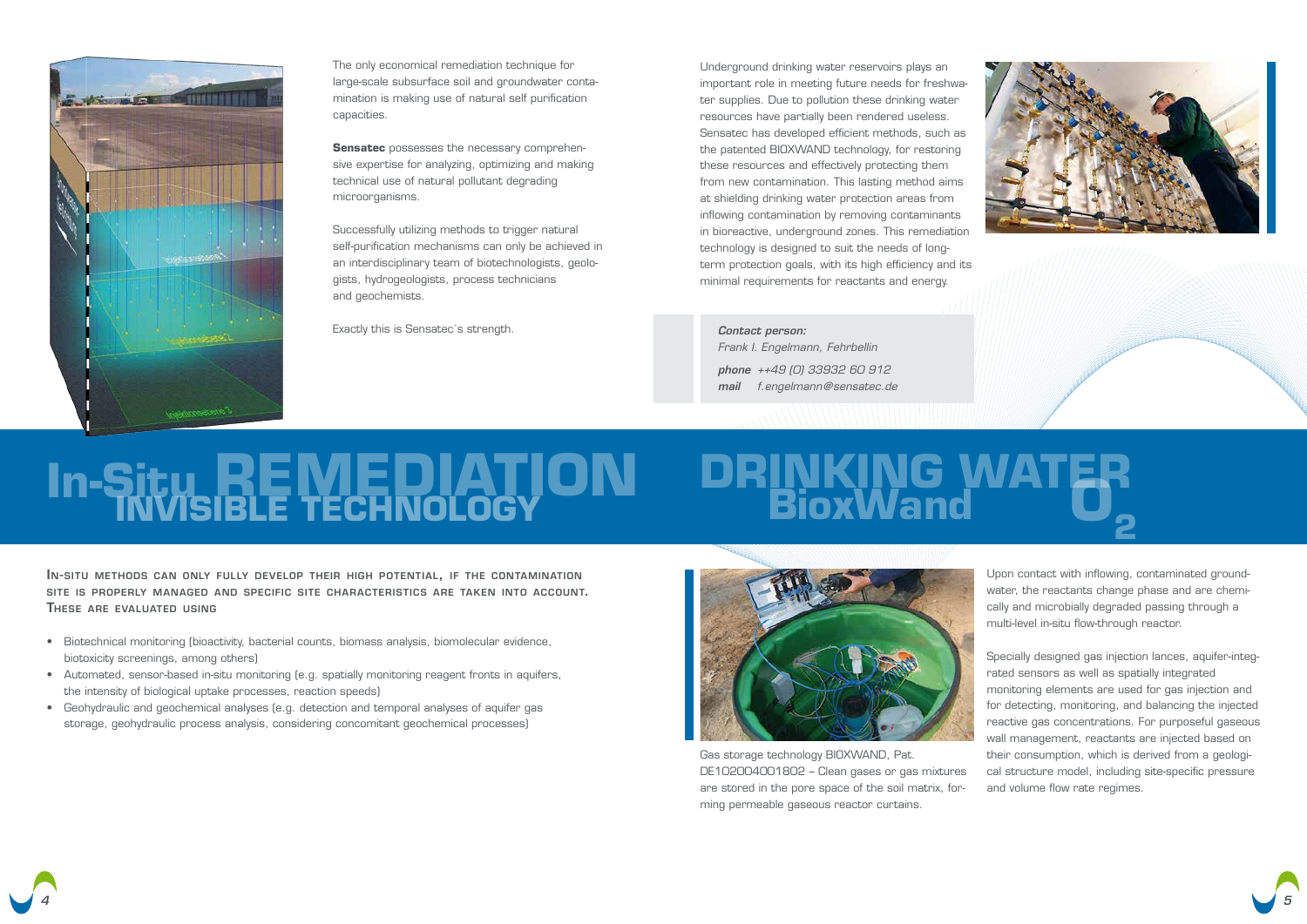

Our **process analysis laboratory** in Kiel is focussed on implementing feasibility studies of environmental remediation projects. These studies aim at significantly increasing remediation projects' prospect of success by acquiring site-specific data on microbial and chemical degradation processes as well as crucial project data on accompanying reactions.

## WE OFFER THE FOLLOWING analy tical methods:

- Complete biotechnological feasibility studies on contaminant degradation in groundwater, soil and waste water
- Microbiological analyses (specific bacterial counts, cell counts, microbial metabolic capacities, physiological analyses)
- Microorganism cultures with specific contaminant degradation abilities
- Implementation of ISCO feasibility studies, Soil Oxidant Demand (SOD), solid phase buffer response, reactant consumption computations
- Reactant migration analyses / contaminant dispersion scenarios in column and channel systems

## Molecular Biology ycrA



## Common questions:

- Are microbial degradation processes present at the particular site and could microbial degradation potentially be accelerated?
- Which local limiting factors restrict biological degradation?
- Could chemical oxidation (ISCO) degrade the measured contamination and how large is the expected reactant consumption?

## BIOMOLECULAR LABORATORY

**Sensatec** has systematically analyzed the self-purification potential of hundreds of contaminated sites. In this study, the most effective microorganisms capable of degrading contaminants were isolated and cultivated for further future events of damage. The new product is called **Sensabac**:

Today, biomolecular analyses allow for delivering reliable answers for recurrent questions on how to successfully treat chlorinated hydrocarbons contamination. These comparably inexpensive biomolecular analyses cost many times less than the high expenses associated with an unsuccessful in-situ remediation project.

Using qPCR on environmental (soil and groundwater) samples, the key genes necessary for completely dechlorinating chlorinated hydrocharbons (CHC) vcrA and bvcA are quantified.

# Feasibility Studies<br>**LABORATORYSIS**



## Sensabac – Bioaugmentation of CHC Impacts on Groundwater

Laboratory microorganism cultures with high chlorinated hydrocarbon (CHC) degradation potential. Depending on local contamination characteristics, a contamination-specific laboratory culture can be amplified and injected as a highly concentrated solution. Microorganism culture quality is controlled using biomolecular analyses of enriched gene copies, encoding the enzyme systems responsible for degradation. Laboratory and field studies have shown that bioaugmentation can significantly contribute to complete dechlorination. Detailed knowledge on the applied microorganisms' degradation capacities guarantees an efficient, less time-consuming and highly economical remediation process.



*Contact person: Mark Zittwitz, Berlin phone ++49 (0) 30 8094 1576 mail berlin@sensatec.de*



*Contact person: Eike Sophie Winkler phone ++49 (0) 431 389 00 912 mail e.winkler@sensatec.de*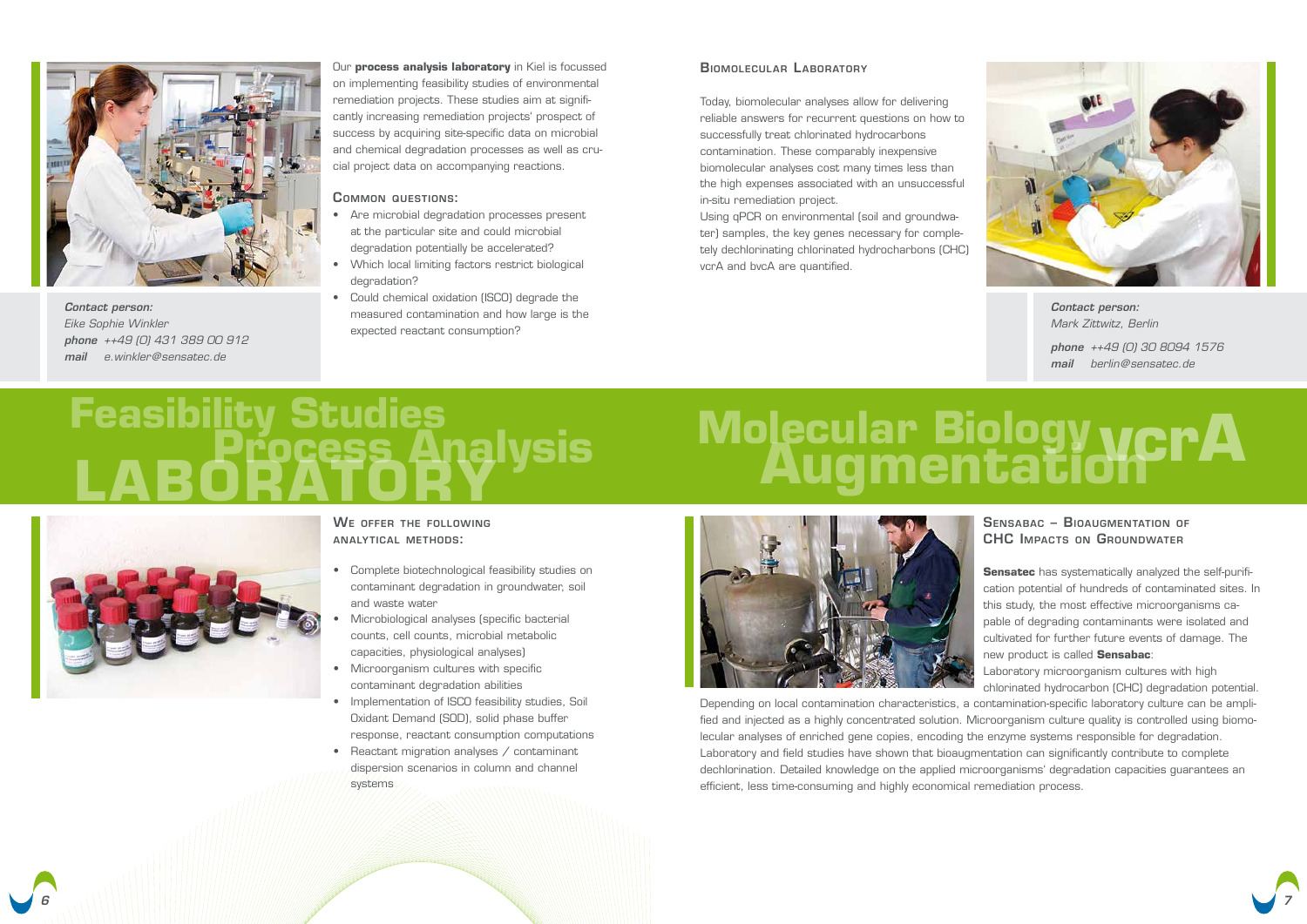## **Groundwater Remediation Infiltration Sensor Technology Redox Circulation DDI**



data logger





Sensor



During in-situ chemical oxidation dissolved contaminants are degraded via chemical-oxidative pathways. Peroxide, persulphate or permanganate are the oxidants applied. A prerequisite for effective contamination degradation is direct contaminant exposure to infiltrated reactants. Actively







In-Situ Biological Reduction (ISBR) and In-Situ Chemical Oxidation (ISCO) Using ACTIVELY-CONTROLLED CIRCULATION CELLS controlled horizontal and vertical circulation cells are necessary for extensively dispersing reactants. Circulation cell installation requires conveyor, infiltration and monitoring elements as well as the respective industrial equipment for groundwater purification, substrate dosage, distribution and infiltration. Equipment operation follows a cyclic routine, containing pulse infiltration, dispersal and incubation cycles that are controlled by an in-situ conductivity sensor (measuring oxygen dispersal).

## **MAKING MAXIMUM USE OF CHEMICAL** Processes For Contaminant Removal

| <b>IN-SITU-SENSORS</b> | <b>DETECTION</b>                                                                                                                                    |
|------------------------|-----------------------------------------------------------------------------------------------------------------------------------------------------|
| Redox potential (Eh)   | Aerobe or anaerobe conditions, reactant dispersal detection, ISCO processes                                                                         |
| Temperature (T)        | ISCO reaction temperature or biological specific heat generation                                                                                    |
| Oxygen content $[0,]$  | Oxygen content (O2) Free oxygen in groundwater, oxidation fronts, oxygen transport during gaseous<br>wall technology application                    |
| $pH$ value $(pH)$      | For instance, biological acidification during anaerobe treatments, pH decrease during Fenton's<br>reaction, pyrite oxidation in oxidation processes |
| Conductivity (EC)      | Increase in dissolved salts, e.g. during pyrite oxidation                                                                                           |
| Pressure (p)           | Pressure increase with chemical gas formation during groundwater ISCO reactions, temporal<br>ground water gas injections dynamics                   |
| Selective ion sensor   | E.g. for tracer tests: chloride $(Cl)$ , bromide $(Br)$ , nitrate $(NO3)$                                                                           |

The efficient control of environmental impacts requires thorough knowledge of relevant underground process dynamics. Added reactant degradation and dispersal processes, microbial processes and migration dynamics need to be recorded precisely, in order to physically control and properly manage all procedures applied. Very often, it is only possible to precisely capture processes using online-sensor techniques. For this reason, **Sensatec** has been using in-situ sensor techniques right from the start and has acquired comprehensive knowledge in this field, assisting in highly efficient and economical environmental impact remediation procedures.

Natural purification processes are not always able to remove contaminants from soil or water. In such cases, chemico-physical processes can be used for support or in replacement.

Chemical oxidation processes enable removing highly toxic underground pollution, allowing natural (biological) purification processes to take on the remaining pollution at low costs.

Chemical reduction processes are also able to eliminate certain organic contaminants from groundwater flow. Given specific conditions, these processes are even able to efficiently immobilize and remove mobile heavy metals from water.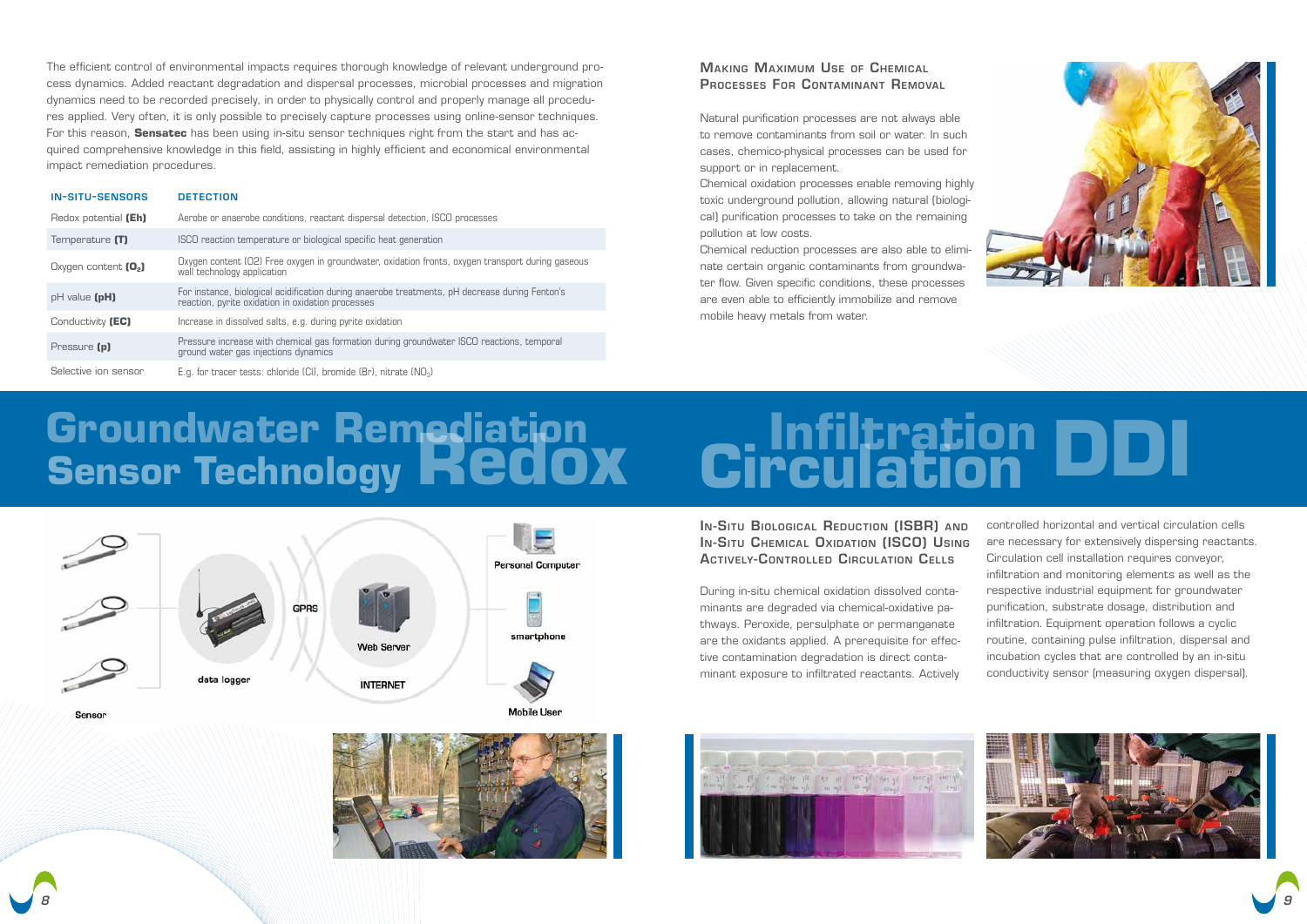Near-surface soil contamination of up to 2 m depth can be efficiently removed using extensively-applied soil treatment procedures. Land farming or soil bio piling are examples for suitable procedures. Sensatec possesses a wide array of technical skills and deep knowledge on widespread soil contamination treatments in both temperate and extreme climate conditions.

We are in command of tested and proven sophisticated **drilling and injection technology**. Especially in the case of in-situ remediation, it is crucial that the injection system is customized according to the aquifer's complexity. We offer the following system component for meeting these demands:

Our company holds a comprehensive microbial culture collection, containing species with specific degradation abilities from all over the world, e.g. oil-degrading microorganisms from desert soils (Kuwait) and extremely salt-tolerant PAH-degraders from Libya and South America.

- Multi-level injection systems
- Pressure-resistant, oxidant-resistant fluid injection systems
- Profiler probe
- Delivery and installation of in-situ sensor technology
- Gas lance construction
- Implementation of injection wells

**Sensatec** is equipped with comprehensive knowledge on both the application of displacement drilling, hollow stem auger drilling and sonic drill technology.

# **Microbial Compounds Drilling Technologies**<br>**Fermentation boratory** Probing MIL





Contaminant-Degrading Microorganism **ISOLATION, ENRICHMENT, OPTIMIZATION** and Maintenance From Environmental **SAMPLES** 

## Railroad Ball ast Remediation

In the course of running railroad operations railroad ballast is contaminated by oil spills at engine stops. Specially-designed and adapted microorganism cultures remove organic inputs, such as motor oil, diesel or hydraulic fluid from railroad ballast and foundation.

## YOUR ADVANTAGES:

- Undisturbed railroad operation
- Neither railroad nor track bed deconstruction nor new constructions necessary
- Economic method, disposal costs do not apply
- High degree of flexibility, i.e. no need stationary extensions



*Contact person: Dirk Meyer, Köln phone ++49 (0) 2204 97 26 12 mail d.meyer@sensatec.de*





Our **microbiological laboratory** in Cologne, Germany, is specialized on contaminant-degrading microorganism isolation, enrichment, fermentation and commercial propagation. Microorganisms that are naturally abundant in soil samples and that are able to degrade certain contaminants are cultivated in controlled laboratory environments. These degradation specialists are selectively grown and enriched under optimal growth conditions for further use in our biotechnological remediation procedures. Subsequently, mixed culture bulk stocks are produced in bioreactors.

This enables us to preserve the respective specialist culture for different contaminant groups and to strategically implement them if necessary.

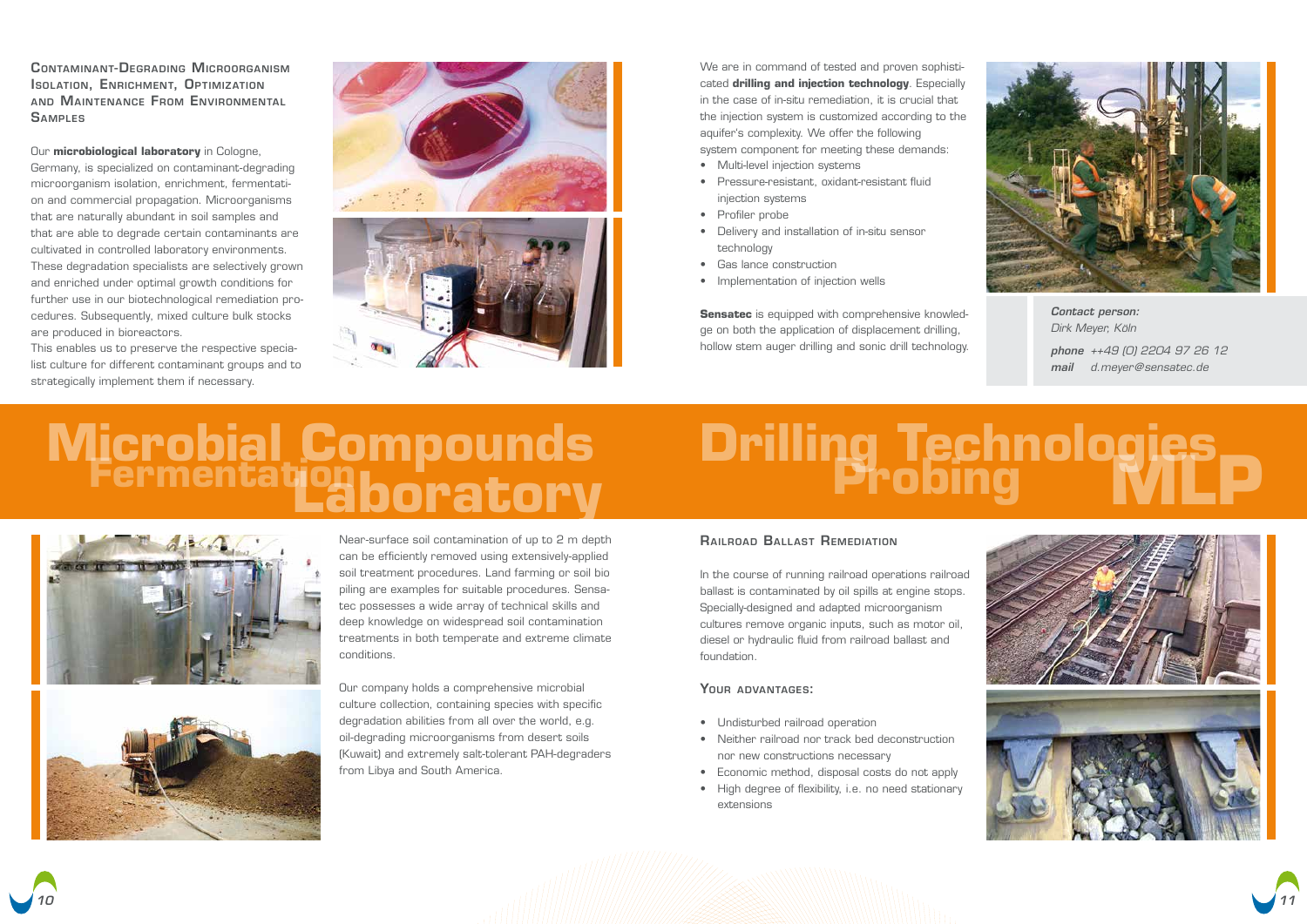

# **PFSA Drilling Energy Contaminants Sorption Crude Oil Cutting**





*Contact person: Stephan Hüttmann, Kiel phone ++49 (0) 431 389 00 90 mail info@sensatec.de*

Perfluorinated carbon compounds (PFC) are environmentally-hazardous substances that are particularly abundant in fire-fighting foam, textiles, household goods and many industrial products. Since they bioaccumulate in the human body, they pose a particulary high threat to humans. To date, there's no practical in-situ means of removing PFC's from groundwater. The only applicable method of treating PFC-contaminated groundwater, as it may be necessary after major fire extinguishments, is its extraction and subsequent purification using adsorption techniques (pump-and-treat strategy). Sensatec offers innovative sorption materials for PFC decontamination, reducing costs by more than 50 % in comparison to conventional techniques that traditionally apply activated coal. Potential cost saving can be identified and quantified by means of analyzing site-specific, geochemical precipitation processes. The treatment as such consists of coupling industrially-proven water purification steps, i.e. coagulation, flocculation and contaminant sorption among others. Sensatec offers laboratory analyses as well as innovation sorption material.

## ENVIRONMENTAL REMEDIATION IN EXTREME **CLIMATE CONDITIONS**

Besides PFC's, other environmentally-hazardous compounds have just started gaining attention and are thus coined emerging contaminants.

These include stabilizers for chorinated solvents, e.g. trichloropropane and dioxane among others. These substances can potentially be highly toxic, creating discussions on introducing thresholds in the nanogram range. Even so, microbial processes can most often brake down these substances co-metabolically. Sensatec has both the expertise to identify adequate degradation conditions in the laboratory as well as the capability and experience necessary for technically implementing large-scale treatment measures for purifying affected aquifers.





Contaminant elimination in soils in extreme climate conditions presents challenges to both materials and process technology. Sensatec and its international partners have specifically developed technologies to deal with such tasks. Their particularly resource-friendly methods focus on

- Low water demands due to circulation systems
- Coupling with wind and solar energy requiring only minimum energy demands
- Minimal reactant use
- Deployment of site-friendly biotechnology
- Maximum utilization of local resources

A precondition for successful contaminant elimination strategies is deep knowledge of the local site conditions, contaminant situation and implementation of site-specific feasibility studies. A good data basis and successful test series allows us to offer performance-based fees for remediation services. This practice offers maximum prospects of project success at high cost certainty, allowing successful large-scale soil contamination reduction and elimination worldwide.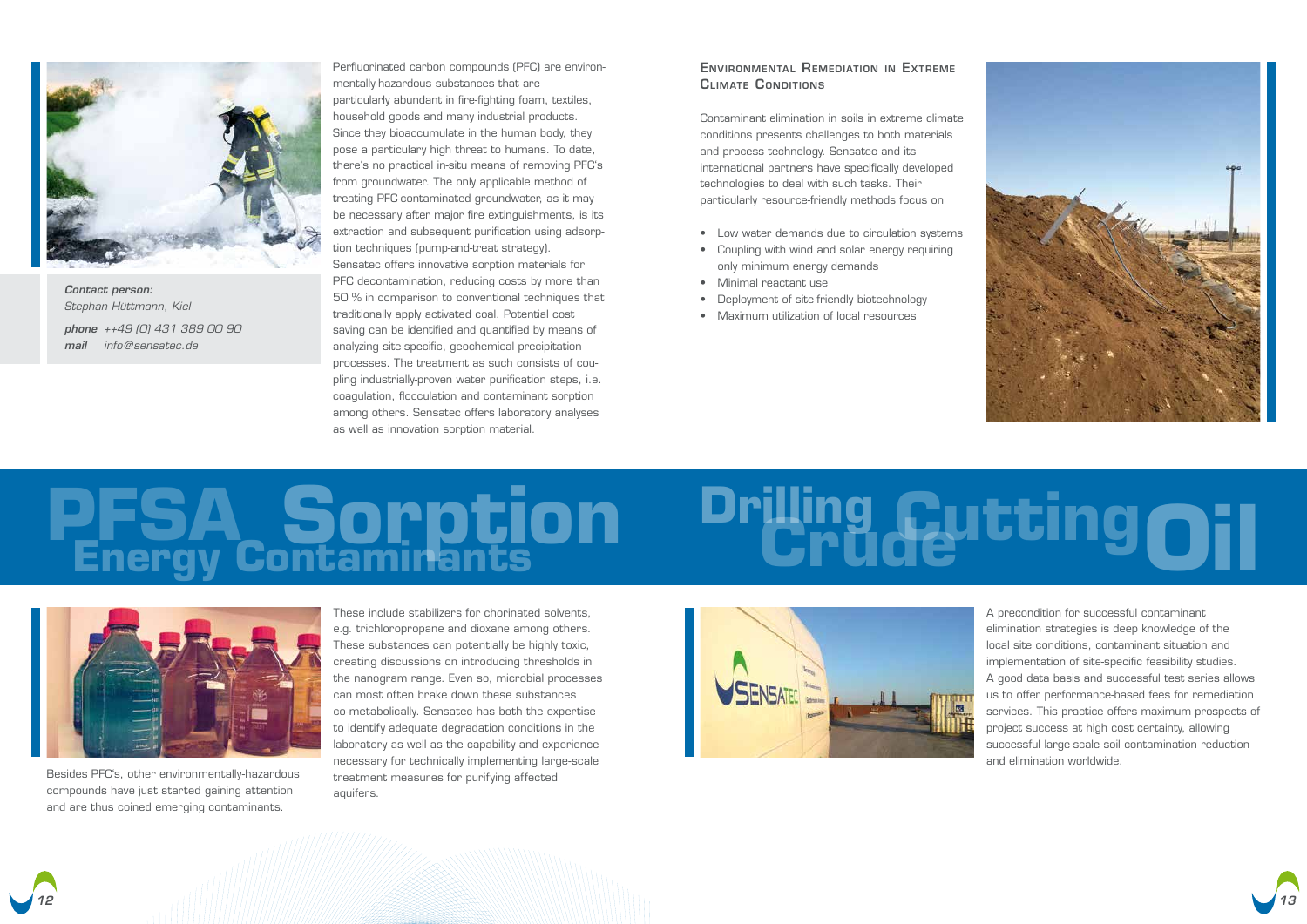

# **www.sensaguard.de Biosensing Permanent PARTNERS**







SensaGuard is an innovative, modular monitoring system for detecting contaminants in water cycles. The system's heart is a SensaGuard biomonitor, equipped with software for online data evolution retrieved from 8 biosensors.

Gammari (Gammarus Pulex) are used as indicator organisms in specially-designed sensor chambers. SensaGuard's modular system allows for adapting to highly variable, sensitive water systems even in decentralized supply networks. Unexpected water



Water works: raw water and drinking water, supply network. Wastewater treatment plants: bacterial culture protection. Water protection: water quality measurement stations. **Dams, swim**ming holes: water quality monitoring for blue algae toxins. Industry: raw water for industrial production or rather industrial waste water.

contaminations can be detected using nonspecific measuring methods. This SensaGuard system offers a high degree of certainty and practicability.



## Fields of Application

Science/laboratories: additional expansions to reference water companies

## **SYSTEM CHARACTERISTICS:**

DIAG, DIBAG, KiWi, EGNO, S-Immo, Deutsche ton, Gesa, Kaufland

tz AG, BWG Reimer

erling, Gothaer, Provinzial

ottbus, TU Dresden, CAU Kiel, EMAU Greifswald, rabrück, GFI Dresden, TZW Karlsruhe, TU Berlin, UFZ Helmholtz-Zentrum

- **•** Modular monitoring concept adaptable to different applications
- **•** Non-optical measuring principles not disturbed by turbid water/ biofilms
- **•** High sensitivity and non-specific monitoring continuous biological water safety monitoring
- **•** Indicator species Gammarus Pulex (invertebrate water organisms) - high toxicological sensitivity, robust und easy to culture, trained personal not necessary
- **•** Adaptive alarm threshold automatic adaptation, reducing false alarm frequency
- **•** Fully-automated, economical operation low maintenance requirements and energy demand
- **•** Comprehensive IT package, data storage and transmission
- **•** Low spatial requirements and easily operated with touchscreen and/or keyboard

| Automotive industry & transport sector         | DB AG, \                                  |
|------------------------------------------------|-------------------------------------------|
| Mining, land reclamation                       | LMBV, B                                   |
| Chemical industry and distribution             | <b>Brenntag</b><br>Lehmanr                |
| Industrial production                          | Carl Zeis                                 |
| Military real estate                           | GMSH (S                                   |
| Petroleum industry                             | Shell, Mo                                 |
| Public entities                                | Dresden,<br>Potsdam                       |
| Project development, real estate<br>developers | DIAG, DI<br>Anningto                      |
| Public transport                               | <b>DB Netz</b>                            |
| Insurance agencies                             | Axa, Ger                                  |
| Water companies                                | <b>Berliner</b>                           |
| Energy suppliers                               | Vattenfal                                 |
| Research                                       | <b>BTU Cot</b><br>FH Osna<br>I IF7 I I.I. |



VW AG, Daimler AG

Brandenb. Bergbauamt

ag, Biesterfeld, Dow Chemical,  $nn + V$ oss

eiss AG, OTIS, Airbus, Siemens

(STOV), US Army, BBG

Mobil Oil, Oiltanking, Tanguid, Total, BP

 $n,$  Duisburg, Bremen, Hamburg, Kiel, Berlin,

Water companies Berliner Wasserbetriebe, div. Stadtwerke

fall, RWE

*Contact person: Rolf Mainz, Kiel phone ++49 (0) 431 389 00 90 mail r.mainz@sensatec.de*